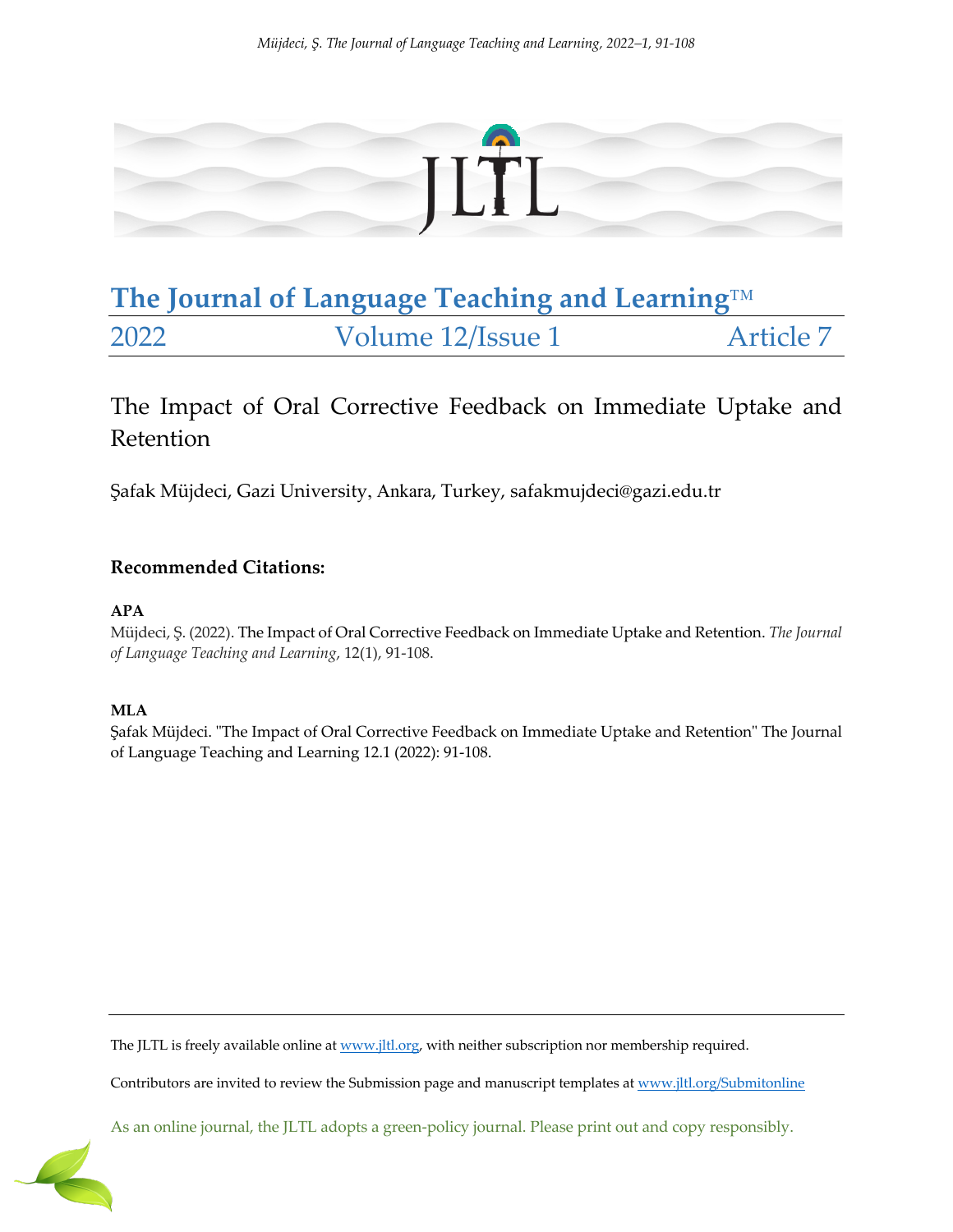

*The Journal of Language Teaching and Learning,* 2022(1), pp. 91-108

# The Impact of Oral Corrective Feedback on Immediate Uptake and Retention

# Şafak Müjdeci <sup>1</sup>

ARTICLE INFO ABSTRACT

**Article History:** Received, March 1, 2022 Revisions completed April 29, 2022 Published May 1, 2022 **Key Words:** Oral errors Corrective feedback Uptake Retention The present study aimed to investigate the effects of oral corrective feedback (CF) in the form of recasts and prompts on English language learners' immediate uptake and retention. The study consisted of four instruction sessions over a period of four weeks. Four A2 level EFL learners participated in this case study. While the instructor provided corrective feedback in the form of recast for two of them, two of the participants received prompts which allowed them to correct their own mistakes. The data of the study included treatment session transcriptions and acceptability judgement tests which were designed for each participant on the basis of their own errors and were administered after a two-week time interval. The study revealed that clarification request and metalinguistic explanation always led to uptake whereas the prompts least likely to lead to uptake were repetition, which resulted in uptake 86 percent of the time, and elicitation, which led to uptake 92 percent of the time. The results also indicated that recasts and prompts didn't affect the retention of corrected items differently when the participants tried to correct their previous mistakes. However, all the participants were able to identify the correct forms in the statements substantially when they were asked to judge their acceptability. © Association of Applied Linguistics. All rights reserved

Oral corrective feedback is a requisite for second language acquisition (Lyster, Saito, & Sato, 2013) as it provides learners with the opportunity to notice the gap between input and their interlanguage (Schmidt, 1990) and repair possible erroneous utterances. It is commonly acknowledged that positive evidence alone, i.e. grammatical or acceptable form in L2, is not sufficient to learn a language successfully (Krashen, 1982),

<sup>&</sup>lt;sup>1</sup>Gazi University, Ankara, Turkey, safakmujdeci@gazi.edu.tr

<sup>©</sup> Association of Applied Linguistics. All rights reserved ISSN: 2146-1732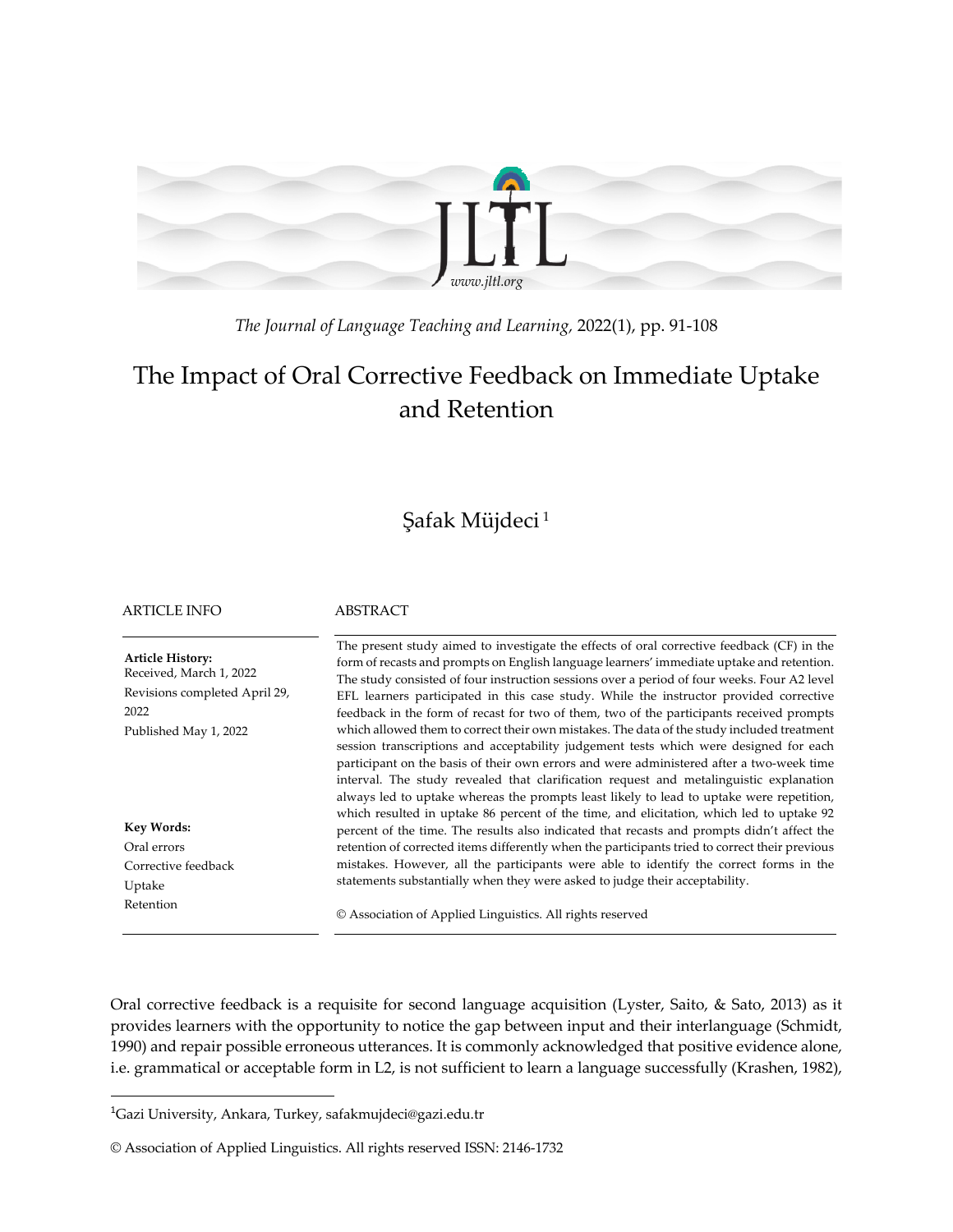for it is not always possible to notice the correct form just through exposure to target language. What learners rather need is to have opportunities to produce the language and modify their language through interactions (Swain, 2000). Therefore, oral corrective feedback, a type of negative evidence, plays a vital role in foreign language learning (Sheen, 2004).

Corrective feedback has always been one of the most controversial and interesting issues in second language teaching for decades. While some of the researchers (e.g. Krashen, 1981) claim that language learners need to pass through developmental stages on their way without corrective feedback, others assume that "learners require feedback on error in order to make progress in their ability to use a language in more target-like ways" (Nicholas, Lightbown & Spada, 2001, p. 720). Moreover, Lightbown and Spada (1999) assert that "allowing learners too much freedom without correction and explicit instruction will lead to early fossilization of errors" (p.119, as cited in Han, 2002). In the same vein, Lyster (2004) emphasizes the importance of inducing language learners to pay attention to linguistic forms. He points out that immersion learners have some problems with grammatical accuracy even after years of immersion education. That being the case, it is quite understandable for learners in an EFL context to have problems in accuracy.

By using form-focused activities, it is possible to draw learners' attention to language rules (Nassaji, 2009). These activities, supported with corrective feedback, may help learners notice the gap in their interlanguage and positive evidence (Swain, 2005). However, it is difficult to claim that the modifications performed during the interaction become permanent. Nevertheless, one can assume that feedback raises learners' awareness and helps them notice the correct form. Although learners can be aware of the difference between their interlanguage and target language, it is essential to observe long-term effects.

In order to show the effectiveness of CF, researchers mostly rely on immediate uptake and retention. On the one hand, the term uptake is used by Lyster and Ranta (1997) to refer to "a student's utterance that immediately follows the teacher's feedback and that constitutes a reaction in some way to the teacher's intention to draw attention to some aspect of the student's initial utterance" (p. 49). It is commonly asserted that certain types of uptake are likely to cater for the development of target language accuracy (See Panova & Lyster, 2002). However, Lyster and Ranta (1997) claim that the presence of uptake does not necessarily refer to a plausible language learning process. Similarly, Sheen (2004) asserts that uptake does not indicate learning but it indicates whether the targeted language items are noticed by learners. On the other hand, Naeimi, Saedi, and Behnam (2017) define retention as "the ability of subsequent, and of course appropriate, production and perception of the target language" (p.59). They also underline the importance of distinguishing immediate uptake and retention and suggest measuring language performance on the basis of subsequent retention.

This study particularly focuses on how oral corrective feedback affects immediate uptake and subsequent retention with regards to data obtained from an EFL context in which learners have little or no opportunities to be exposed to interactional input. This very nature of the data eliminates the possible influence of natural use of English beyond schooling, and thus the impact that could be exerted via exposure and interaction. To this end, the present study investigates how different types of corrective feedback may benefit Turkish EFL learners to determine whether recasts and prompts have differential effects on retention of corrected language items.

#### **2. Literature Review**

It is widely accepted that corrective feedback is vital for language learning process (Ellis, 2009, 2017; Loewen, 2012). According to Yang and Lyster (2010), "corrective feedback is considered effective in promoting noticing and so is conducive to L2 learning" (p. 237). There has been a plethora of studies that differentiated feedback in terms of how explicit or implicit it is (e.g., Carrol & Swain, 1993; Ellis, Loewen & Erlam, 2006; Loewen & Erlam, 2006; Lyster, 1998). However, Yang and Lyster (2010) criticize comparing the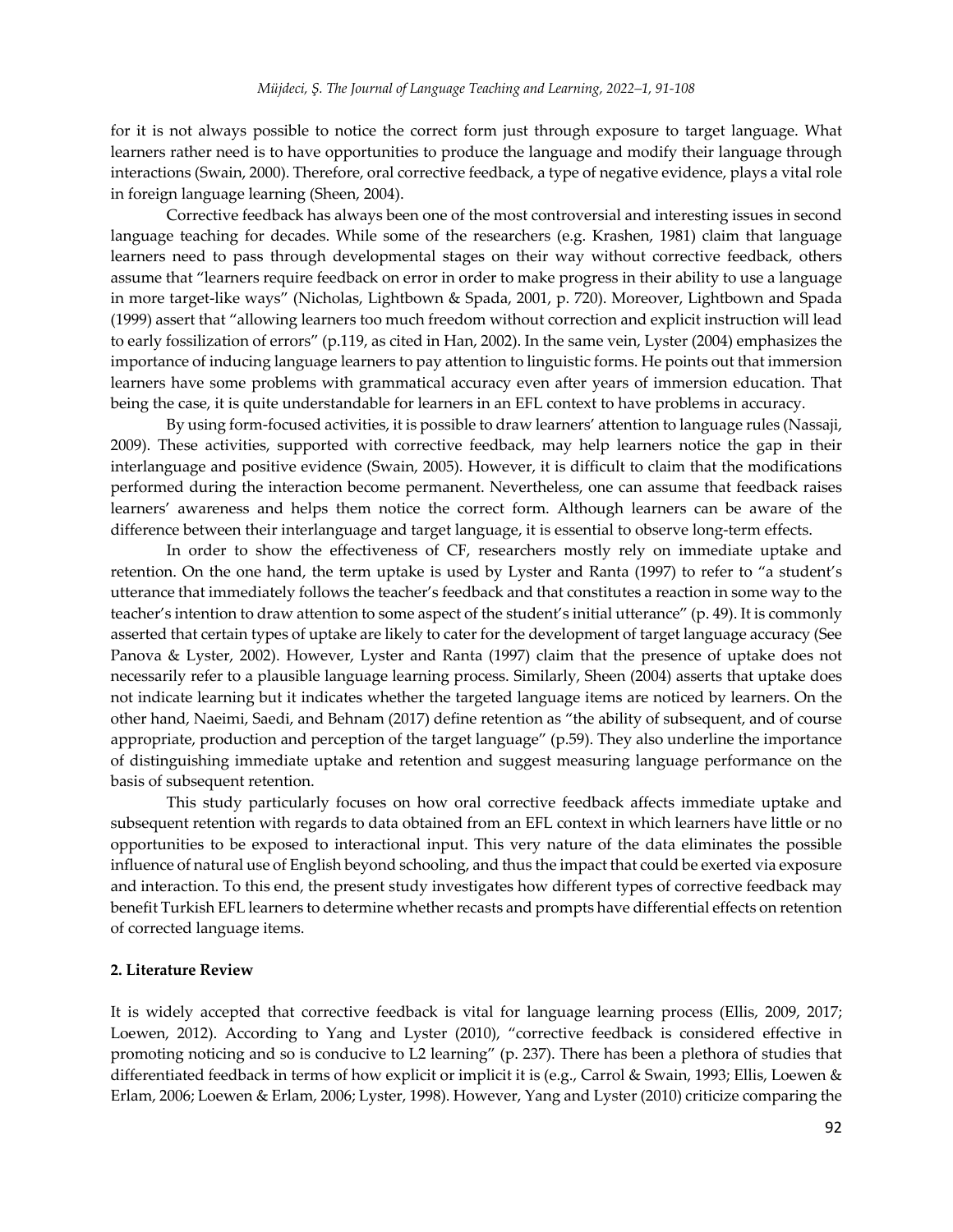effects of different feedback techniques just in accordance with their implicit or explicit nature. Their alternative way of classification distinguishes between input-providing and output-pushing corrective feedback. They suggest that "Input-providing CF supplies the correct reformulation through recasts and explicit correction; output pushing CF withholds the correct reformulation and instead encourages learners to self-repair through prompts" (p. 237). Additionally, Lyster and Ranta (1997) describe the types of CF provided by teachers in the classroom as explicit correction, recasts and prompts. Teachers inform learners that their utterance is not correct and they provide the correct version when they give explicit feedback. In recasts, teachers repeat back the correct form of the learners' incorrect utterances. When it comes to prompts, teacher encourage learners to self-correct their inaccurate utterances by providing some clues.

After they are provided with feedback, learners correct or attempt to correct their errors, leading to the legitimate conclusion that learners have actually noticed the feedback (Lochtman, 2002). Lochtman (2002) defines repair as "a repetition by the learner of the corrective teacher feedback" (p. 281) and states that the correction moves comprising recasts appear to result in more successful uptake. However, the fact that learners repeat what the teacher said does not necessarily imply that learners have understood the feedback (Lyster & Ranta, 1997). On the other hand, prompts, as explicit CF techniques, provide learners with more opportunities as they push these learners to produce output. Output is an important component of conversational interaction that leads to second language learning (Swain, 2000). Swain further argues that it is mandatory to push L2 learners to produce output so that they can be aware of their interlanguage and gain better control of it. Hence, learners may gain control of their interlanguage thanks to prompts. However, recasts leave little opportunity for learner-generated repair (Panova & Lyster, 2002).

Prompts, which include clarification requests, repetitions, metalinguistic clues, and elicitation, are conducive to learning because they foster production of pushed output through self-correction (Lyster, 2004). Lyster argues that prompts are discursive because they generate self-correction. Similarly, de Bot (1996) claims that "learners benefit more from being pushed to make the right connection on one's own than from hearing the correct structures in the input" (p. 549). Moreover, Han (2002) mentions four conditions which appear to affect the outcomes of providing corrective feedback. They include "individualized attention, consistent focus, developmental readiness, and intensity" (p. 568).

By accounting for all these supports and objections, this study focuses on the role of oral corrective feedback for immediate uptake and retention. Firstly, the frequency and distribution of oral corrective feedback together with the frequency and distribution of different types of learner reactions to the feedback, which is referred to as learner uptake, have been examined. Secondly, the study attempts to determine the efficacy of recasts and prompts on the retention of corrected language items. The effectiveness of corrective feedback is mostly measured based on the kind of learner uptake following the corrective feedback. However, this study considers retention as well and measures the effectiveness on the basis of whether feedback is recalled later.

The following questions are central to this study:

- 1) What is the distribution of uptake following different types of corrective feedback?
- 2) How do recasts and prompts affect the retention of corrected language items?

### **3. Methodology**

#### *3.1. Participants*

The participants were four (F=3, M=1) A2 level Turkish EFL learners who attended at a private English course and they were required to take the CEFR placement test after enrolling in the course. These four students were selected based on their willingness to participate. While two of them received recasts,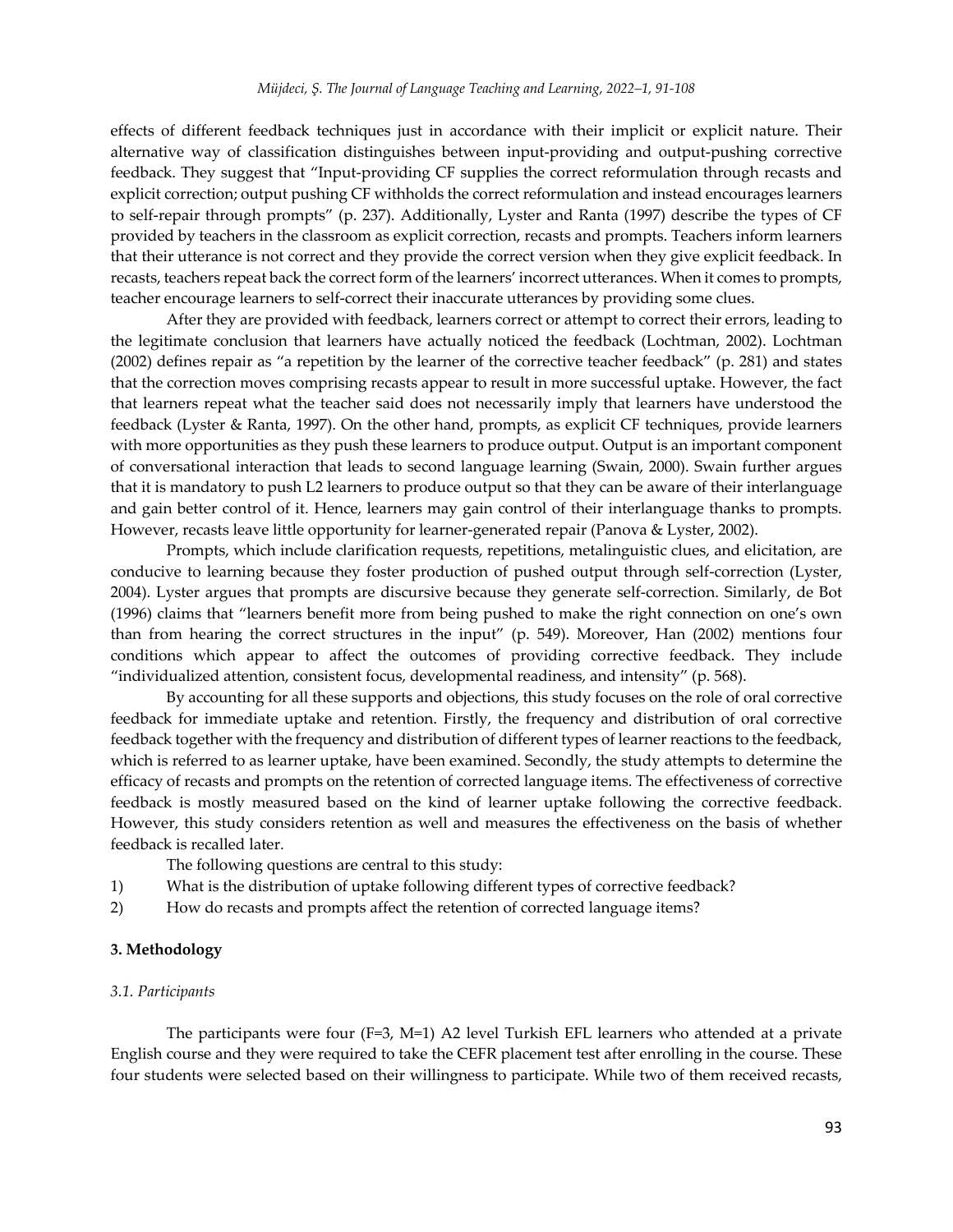which provided the learners with corrective feedback immediately, two of them received prompts which allowed them to correct their own mistakes. Pseudo names were assigned for the participants.

Han (2002) claims that "studies of corrective feedback in real classrooms seldom generate positive findings because students rarely receive consistent and persistent feedback on their errors" (p. 569). By considering this assertion, this study was conducted not in the real classroom. Each participant received individualized attention from the researcher.

#### *3.2. Linguistic Targets*

In the present study, not just one specific language form was targeted. Some of the linguistic structures studied during their lessons were selected for analyses. They include Simple Present Tense, like/dislike, Simple Past Tense, comparatives, Present Perfect Tense, countable/uncountable nouns, too/enough, used to, all of which were delimited in the light of A2 proficiency level of the CEFR (CoE, 2001). Although the activities were selected to elicit these target forms, the participants were provided with feedback about some other non-target language items as well.

#### *3.3. Procedure*

The study consisted of four instruction sessions over a period of four weeks and the participants were assigned some different activities each week. The treatment consisted of activities during which prompts or recasts were provided when learners made a mistake. While two of the participants received immediate corrective feedback in the form of recasts, two of them received prompts which allowed them to correct their own mistakes. After the treatment procedure was over, the participants were administered acceptability judgment tests. In order to ascertain the influence of CF on the participants' retention, acceptability judgement tests were carried out after a two-week time interval.

Data included treatment session transcriptions and acceptability judgement tests which were designed for each participant on the basis of their own errors. The data set consisted of about 5 hours of transcribed interaction, comprising 376 student errors. It was coded in accordance with the categories identified in the model by Lyster and Ranta's (1997). Instances of error correction pass unnoticed when teachers reformulate learner utterance implicitly (Slimani, 1992, as cited in Panova & Lyster, 2002). However, the researcher tried to involve students in the process so that feedback wouldn't pass unnoticed. For this reason, participants in this study were pushed to notice forms. It is mostly asserted that recasts do not promote immediate learner repair (Panova & Lyster, 2002), however; they were mostly noticed in this study because they were made salient by the instructor. With the recast group, the instructor mostly waited for the correct utterance after providing recast while the prompt group were pushed to self-repair. If the participants in the prompt group were not able to correct their mistakes, they were provided with recast.

# *3.4. Data Analysis 3.4.1 Feedback types 3.4.1.2. Recast*

Recast is defined as "the teacher's reformulation of all or part of a student's utterance minus the error" (Lyster & Ranta, 1997, p. 46). The teacher does not clearly indicate that an error has occurred, and s/he provides the learners with the correct form. In some studies, to allow for learner responses following recasts to flow naturally, teachers are not explicitly requested to discourage repair (e.g., Yang & Lyster, 2010). However, in this study, repair was encouraged to see retention of corrected language items later.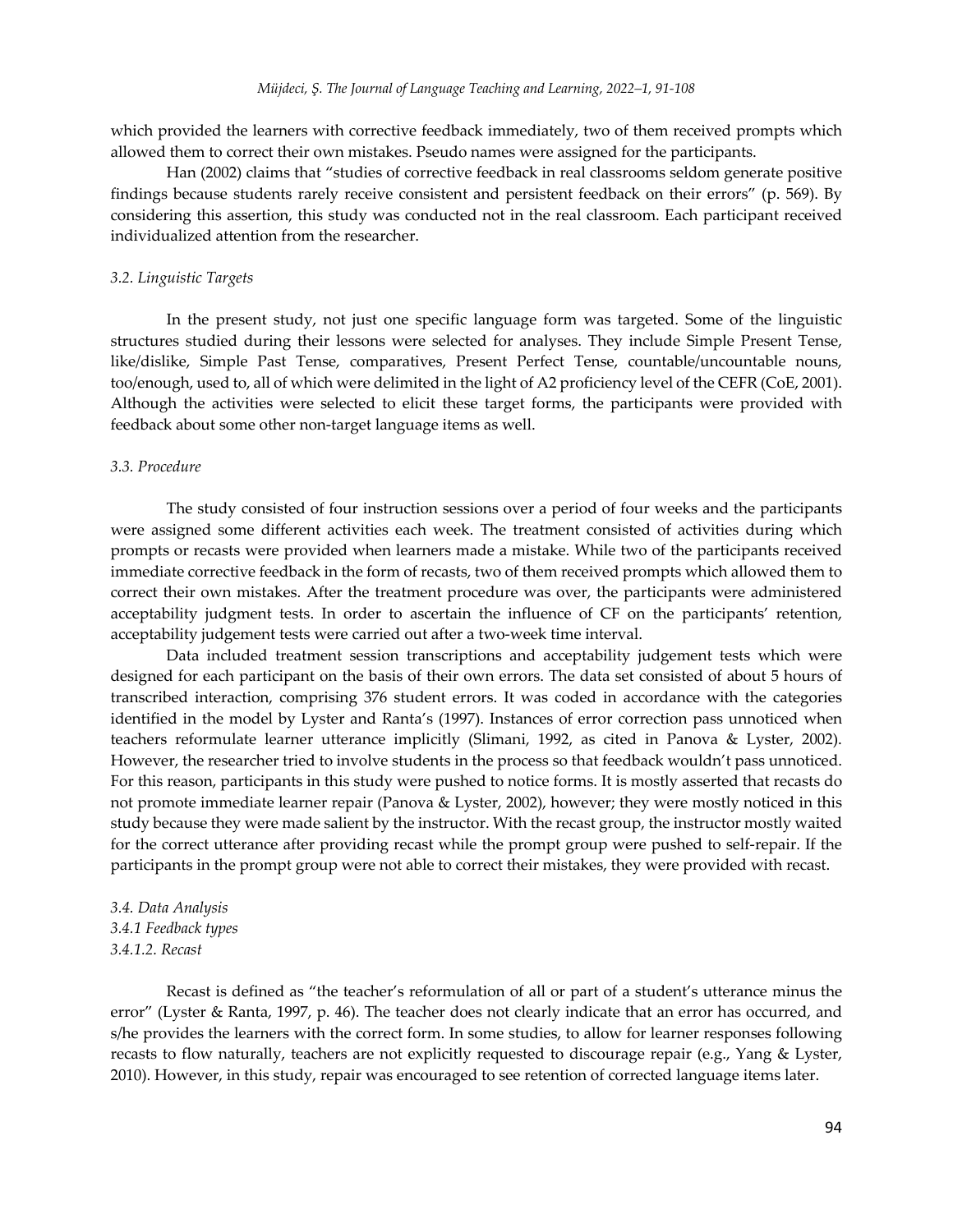(Excerpt from the study) Student: She got up 6.30 Teacher: At (Recast) Student: At 6:30. She went to the station by her car Teacher: Yeah

#### *3.4.1.3. Prompts*

Prompts are teacher-initiated moves which can lead to the learners correcting themselves (Lyster, 2004). Teacher does not provide learners with the correct form directly but provide some clues for selfcorrection. Prompts include four categories:

#### *Clarification requests*

They provide learners with opportunities to clarify their own erroneous utterance. Phrases such as "Pardon me" and "I don't understand" are included in this category (Lyster, 2004).

(Excerpt from the study) Student: He combs him's hair Teacher: Pardon? (Clarification request) Student: He combs him... Teacher: Be careful Student: His hair Teacher: Good

#### *Metalinguistic feedback*

With metalinguistic feedback, the teacher indicates that an error has occurred. Grammatical explanations are also included in this category. As Lyster (2004) stated, "They provide comments, information or requests related to the well-formedness of the student's utterance" (p. 405).

(Excerpt from the study) Student: Istanbul have… has a lot of facility Teacher: plural (Metalinguistic feedback) Student: facilities.

#### *Elicitations*

The teacher pauses to let students fill in the blanks or indicates that learners need to reformulate their utterances.

(Excerpt from the study) Student: When the course finished, I went to dormitory and I weared Teacher: I... (Elicitation) Student: .... Teacher: weared or... (Elicitation) Student: wore Teacher: Good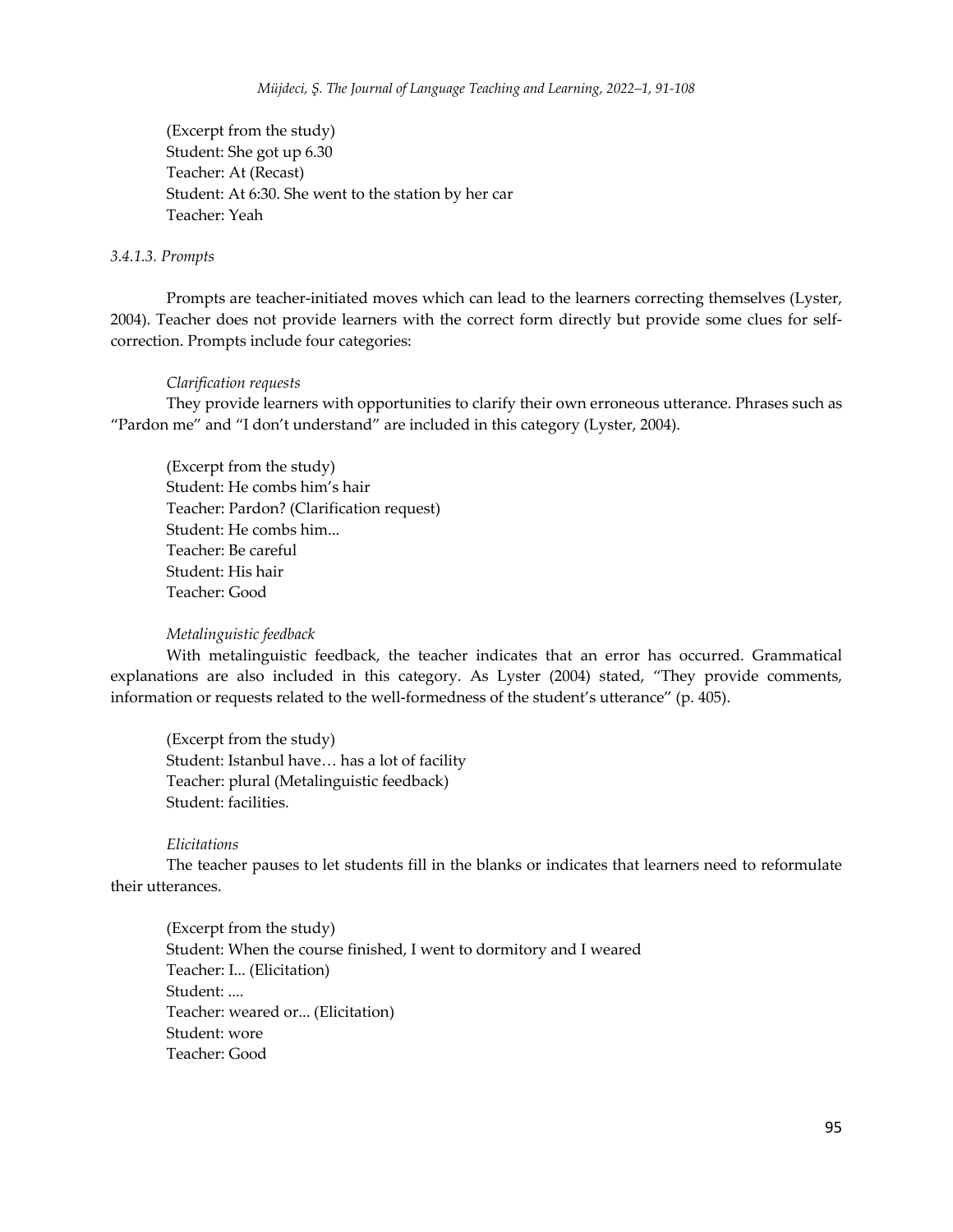#### *Repetitions*

The teachers repeat learners' error, mostly with a rising intonation.

(Excerpt from the study) Student: Generally, I go to the Istanbul Teacher: I go to... (Elicitation) Student: the Istanbul Teacher: the Istanbul? (Repetition) Student: Istanbul. I go to Istanbul.

#### *3.4.2. Uptake*

Uptake refers to "a student's utterance that immediately follows the teacher's feedback and that constitutes a reaction in some way to the teacher's intention to draw attention to some aspect of the student's initial utterance" (Lyster & Ranta, 1997, p. 49). Lyster and Ranta (1997) make a distinction between correct and incorrect uptake, which are referred to as repair and needs-repair respectively. Repair includes repetition, incorporation, self-repair, and peer-repair. Student acknowledgements such as "yes" are included in the category of needs-repair. The same errors, different errors, off-target errors, hesitations and partial repair are other examples of needs-repair. If there is no uptake, the topic continues, or the teacher uses another type of corrective feedback. If learners correct themselves, it is possible that they have noticed the feedback. However, uptake is not always considered to be an instance of learning. This study also didn't consider uptake as an instance of learning.

#### *3.5. Tests*

For the second research question, acceptability judgement (AJ) tests were designed for each participant based on their own errors. The tests consisted of thirty sentences including both the correct and incorrect forms of the same items for each participant. These sentences were presented in PowerPoint one by one and participants were asked to judge their acceptability. For each participant in the recast group, 15 errors which occurred more than twice were selected randomly. For each participant in the prompt group, 15 errors, which were not able to be corrected after the first prompt but the following prompts, were selected randomly.

Errors which followed recasts for the prompt group were not included in the test. To check the noticing of participants as well, the test included both the correct and wrong forms of the same items. A retention score for each participant was calculated based on whether the learner corrected the mistakes in their AJ tests. A noticing score for each participant was also calculated by considering whether the participants could identify correct sentences.

#### **4. Results and Discussion**

In the present research study, during 300 minutes of recordings, which included 848 student turns, 376 corrections and 352 corrective feedback were identified. All these discursive instances were analysed to find out how CF is negotiated between learners and teachers. The following analyses of these instances are carried out on the basis of the research questions of this study.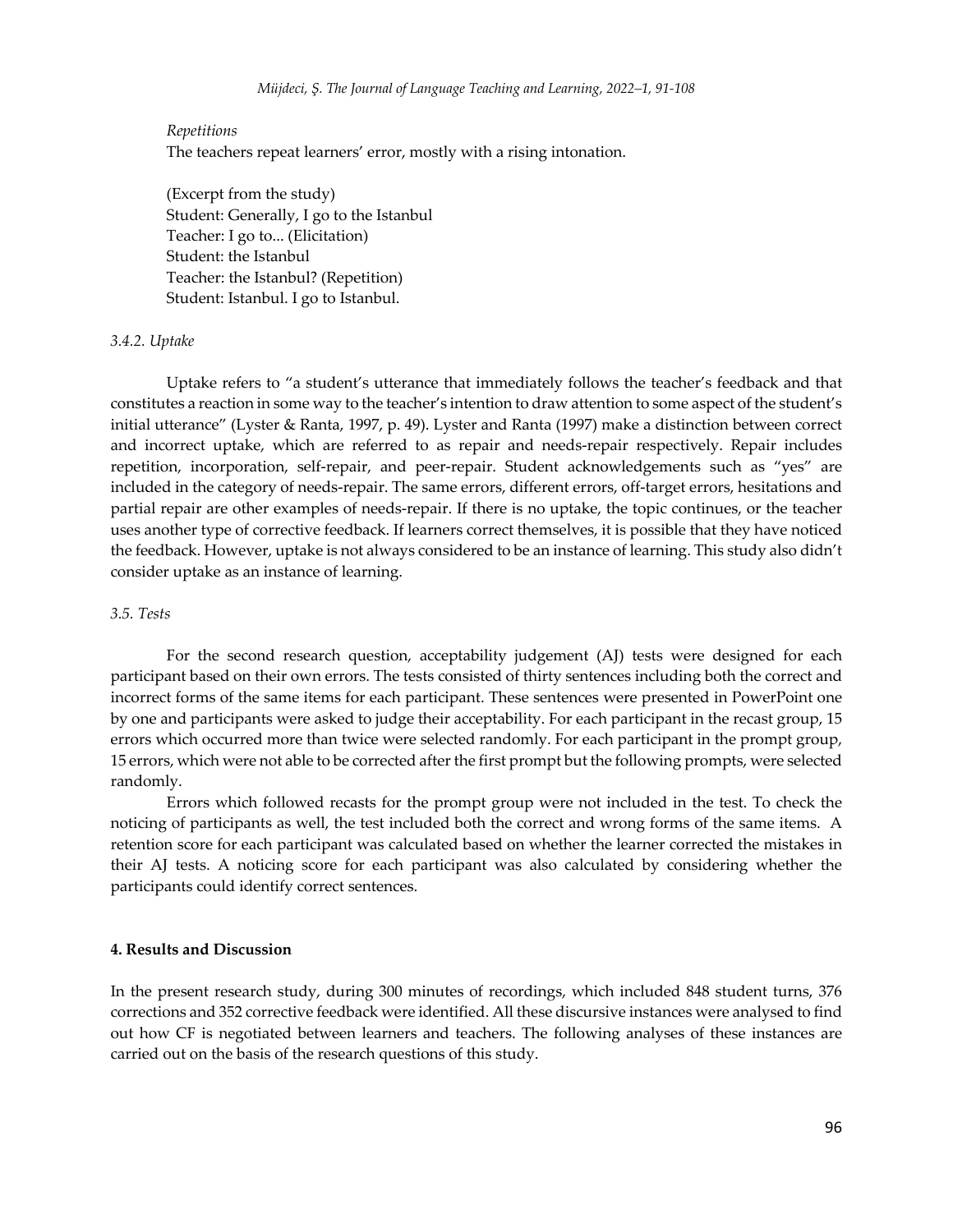**Research question 1:** What is the distribution of uptake following different types of corrective feedback?

To find the distribution of uptake, which includes repair and needs-repair, the data were coded in accordance with the categories identified in Lyster and Ranta's (1997) model.

#### *4.1. Recast group*

Table 1.

Participants in this group were provided with recasts for their ill-formed utterances. Of 411 student turns in the group, 40 percent included an error. A few errors were not noticed by the researcher during the treatment or the students continued with the topic. That is why they were not corrected.

| Frequency of Turns with Student Error, Teacher Feedback and Student Uptake |         |          |          |               |           |            |              |
|----------------------------------------------------------------------------|---------|----------|----------|---------------|-----------|------------|--------------|
|                                                                            | Student | Error    | Cor.     | <b>Uptake</b> | No-uptake | Repair     | Needs-repair |
|                                                                            | Turns   |          | Feedback |               |           |            |              |
| Deniz                                                                      | 222     | 94 (42%) | 86       | 81            |           | 60 (74%)   | 21 (26%)     |
| Melike                                                                     | 189     | 70 (37%) | 66       | 66            |           | $61(92\%)$ | 5(8%)        |

Frequency of Turns with Student Error, Teacher Feedback and Student Uptake

Table 1 shows that corrective feedback led to uptake mostly because repair was encouraged in this study to check retention of corrected language items later. The table also shows the percentage of needsrepair in the group. Although learners are provided with recast, Melike was able to react to these recasts with repetition or integration. On the other hand, Deniz reacted to some recasts with only acknowledgment. Deniz's uptake, which included mostly acknowledgements, implies that recasts may lead to different results on learners. This finding can be explained with their developmental readiness or individual differences and supports the claim of Mackey and Philp (1998) and Han (2002) who emphasized that learners were able to perceive the corrective nature of the recast when they are developmentally ready to learn the target form.

In Lyster and Ranta's (1997) study, it was found that the recast was the least likely to lead to uptake. In this study, uptake rate for recast was high because learners were encouraged to react. However, as mentioned before, uptake doesn't mean learning.

### *4.2. Prompt group*

Participants in this group were provided with prompts for their ill-formed utterances. Of 437 student turns in the group, 47.5 percent included an error. A few errors were not noticed by the researcher during the treatment or the students continued with the topic. Participants' not giving answer to a prompt was also considered as no-uptake.

| Frequency of Turns with Student Error, Teacher Feedback and Student Uptake |         |          |          |               |           |          |              |  |
|----------------------------------------------------------------------------|---------|----------|----------|---------------|-----------|----------|--------------|--|
|                                                                            | Student | Error    | Cor.     | <b>Uptake</b> | No-uptake | Repair   | Needs-repair |  |
|                                                                            | Turns   |          | Feedback |               |           |          |              |  |
| Taha                                                                       | 248     | 132(53%) | 125      | 119           |           | 73 (61%) | 46 (39%)     |  |
| Sinem                                                                      | 189     | 80(42%)  | 75       | 66            |           | 45 (68%) | 21 (32%)     |  |

#### Table 2.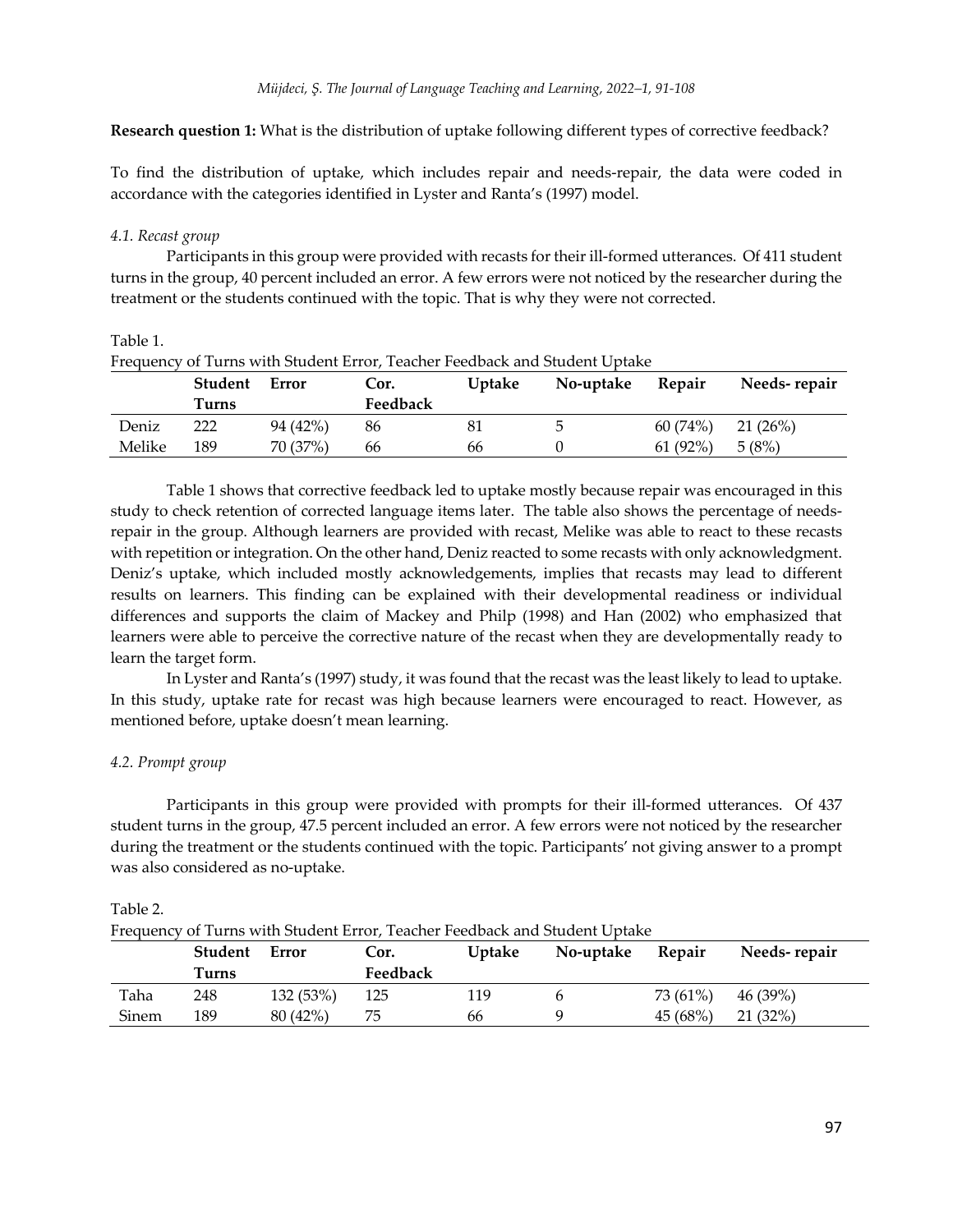| Trollipt Group. Optake Following Teacher Feedback |          |                     |           |  |  |
|---------------------------------------------------|----------|---------------------|-----------|--|--|
|                                                   | Repair   | <b>Needs Repair</b> | No uptake |  |  |
| Clarification request $(n=19)$                    | 9(47%)   | 10(53%)             |           |  |  |
| Elicitation (n=94)                                | 58 (61%) | 29(31%)             | 7(8%)     |  |  |
| Repetition (n=30)                                 | 10(33%)  | 16(53%)             | 4(14%)    |  |  |
| Metalinguistic $(n=24)$                           | 20(83%)  | 4(17%)              |           |  |  |
| Recast $(n=33)$                                   | 28 (84%) | 1(3%)               | 4(13%)    |  |  |

| Table 3. |                                                 |  |  |  |  |
|----------|-------------------------------------------------|--|--|--|--|
|          | Prompt Group: Uptake Following Teacher Feedback |  |  |  |  |

To find out whether all types of feedback were equally effective in leading to learner uptake, learners' responses that followed teacher feedback were coded according to whether or not there was evidence of uptake. Uptake included repair and needs- repair.

Although Table 3 shows repair and needs-repair for recasts, it would be misleading to refer to the repetition of recasts as repair. Recasts, which were provided when students couldn't repair their ill-formed utterances, elicited no repairs other than repetition although their uptake rate was high as students were encouraged to produce the correct utterance.

Table 3 shows that the prompt group always reacted to clarification requests and metalinguistic feedback, while they didn't show a reaction to some of the elicitation, repetition or recast. Among the prompts, the feedback types least likely to lead to uptake were the repetition, which resulted in uptake 86% of the time, and elicitation, which led to uptake 92% of the time. The most likely to succeed was clarification request and metalinguistic explanation with one hundred percent of these moves leading to uptake. This finding differs from Lyster and Ranta's study (1997) which found that elicitation led to uptake one hundred percent. It is compatible with the finding of Lochtman (2002) who found that metalinguistic feedback was one of the most successful techniques for eliciting learner uptake. Similar to Lyster and Ranta's (1997) study, it was found that among the prompts, repetition was least likely to lead to uptake.

Metalinguistic feedback proved to encourage repairs more, which resulted in student-generated repair 83 percent. Elicitation and clarification requests were the next most effective prompts, eliciting student-generated repair 83 percent and 61 percent of the time, respectively.

**Research question 2:** How do recasts and prompts affect the retention of corrected language items?

As mentioned earlier, uptake is not always considered to be an instance of learning and it is asserted that certain types of uptake are likely to benefit the development of target language accuracy (Panova & Lyster, 2002).

For the second research question, AJ tests were designed for each participant based on their own errors.

#### *4.3. Recast group*

For the recast group, 15 errors which occurred more than twice were selected randomly.

#### *Deniz*

Deniz exhibited 94 errors and could react to 81 out of 86 recasts. Deniz's uptake included 21 needsrepair, which included mostly acknowledgements, and 60 repair. (See the Appendix 1 for her AJ test and her performance on the test).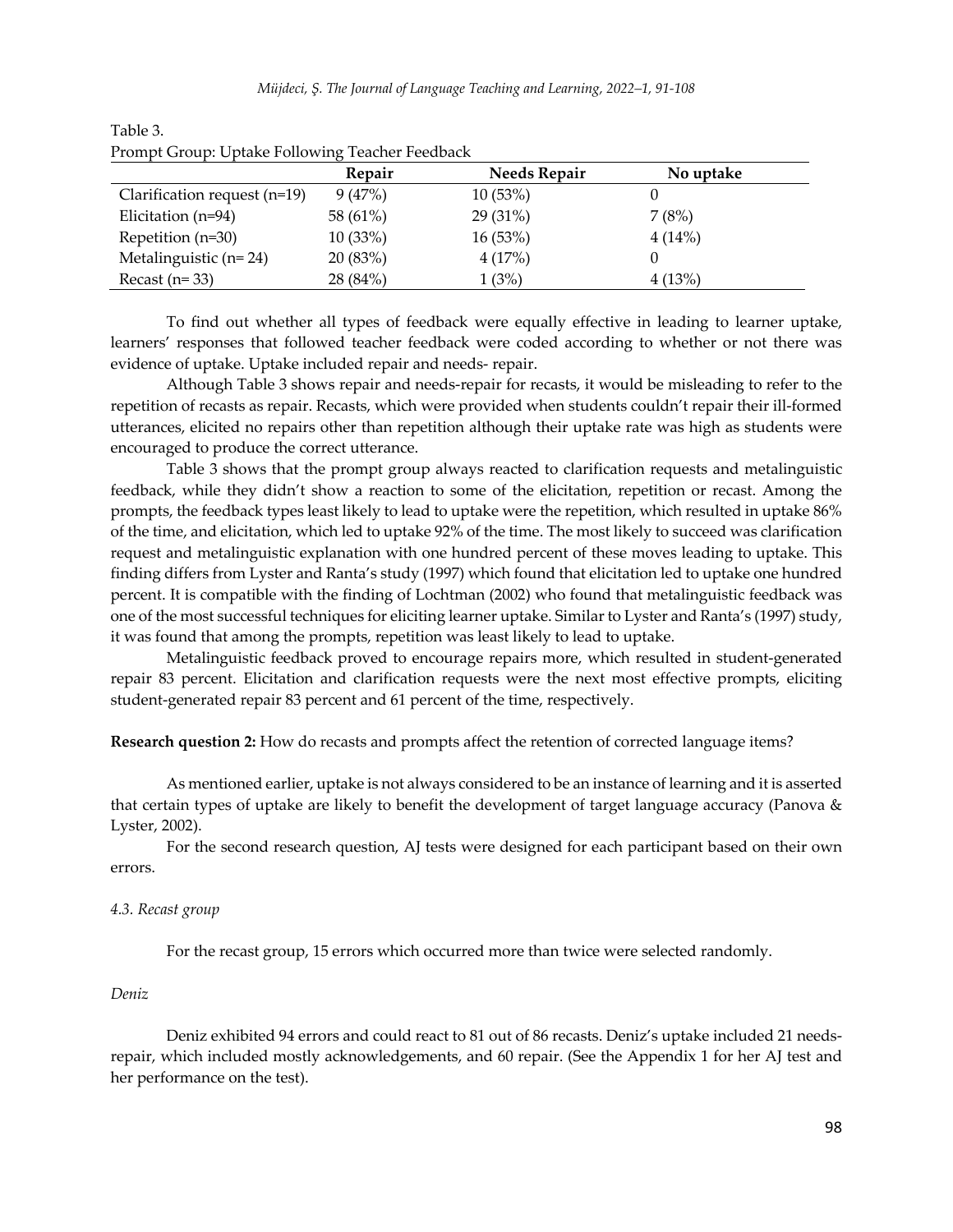(Excerpt 1) Week 1 Week 1 Student: I absolutely love read book. Student: He likes play tennis Teacher: You absolutely love reading. Teacher: He likes playing Student: Reading...reading book. Student: playing tennis (Excerpt 2) Week 2 Week 4 Student: I used to short hair Student: I used to hair short Teacher: You used to have short hair Teacher: You used to have short hair Student: have short hair. I have tall hair now. Student: have short hair but now I have tall hair Teacher: You have long hair Teacher: long hair Student: Long hair. Sorry. Student: long, yes  $\odot$ 

Deniz was able to correct 5 out of her 15 ill-formed utterances although she could identify all of the correct utterances in the test.

# *Melike*

Melike made 70 errors and could react to all the corrective feedback. Melike's uptake, which included mostly repetitions, included 61 needs-repair and 5 repair. (See the Appendix 2 for her AJ test and her performance on the test).

| (Excerpt 1)                                           |                                                   |
|-------------------------------------------------------|---------------------------------------------------|
| Week 3                                                | Week 3                                            |
| Student: When I was a child, I used to have a free    | Student: sometimes I prefer eating in restaurants |
| time.                                                 | because I haven't got a free time                 |
| Teacher: free time                                    | Teacher: free time                                |
| Student: free time but now I haven't got a free time. | Student: free time                                |
| Teacher: You don't have much free time?               |                                                   |
| Student: Yes.                                         |                                                   |
| (Excerpt 2)                                           |                                                   |
| Week 2                                                | Week 4                                            |
| Student: Lused to have a short hair                   | Student: When Lwas a child Lhave got a short hair |

o have a short hair Student: When I was a child, I have got a short hair Teacher: short hair Teacher: You had short hair Student: have short hair but now I Student: I had short hair have long hair

Melike was able to correct 4 out of her 15 ill-formed utterances. Her answers indicated that some of the recasts were not noticed. For example, when she was asked to judge the acceptability of correct utterances, she couldn't identify 5 of them and tried to modify these correct utterances in the test. Her incorrect modifications are as follows:

Sentence 11: A bus is more crowded than a taxi. Her judgement: False; crowder Sentence 13: I go to dormitory when the course finishes. Her judgement: False; finished Sentence 22: While I was going to Çanakkale, I was bored. Her judgement: False; I bored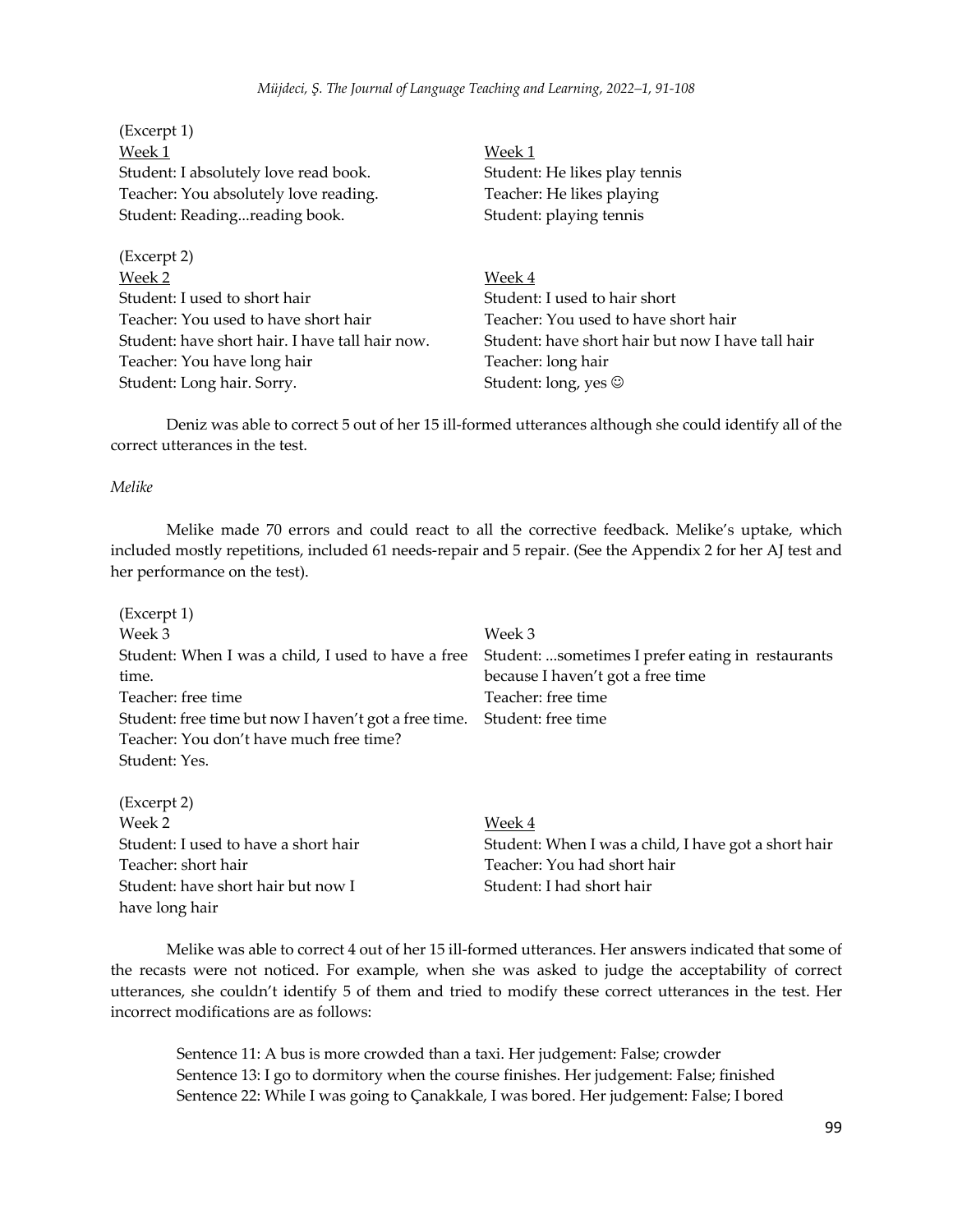Sentence 23: You shouldn't drive fast. Her judgement: False; fastly Sentence 30: I hardly ever watch football matches. Her judgement: False; watching

#### *4.4. Prompt group*

For the prompt group, 15 errors that the participants couldn't correct after the first prompt were selected randomly.

#### *Taha*

Taha made 132 errors and could reacted to 119 out of 125 prompts. Taha's uptake included 46 needs-repair, which were later provided with another type of feedback, and 73 repair, which is the number of errors corrected after the first prompt. (See the Appendix 3 for his AJ test and his performance on the test).

| (Excerpt 1)                                     | (Excerpt 3)                                      |
|-------------------------------------------------|--------------------------------------------------|
| S: He likes listening to music. I'm quite likes | S: I was stomachache                             |
| T: Pardon?                                      | T: I was? I                                      |
| S: I'm quite like                               | S: Karnım ağrıdı.                                |
| T: Pardon?                                      | T: I                                             |
| S: I'm quite                                    | S: I was                                         |
| T: I'm?                                         | T: was Are you sure? We use to be or have?       |
| $S:$ like                                       | S: I was be  I am confused.                      |
| T: Are you sure with I'm? Or I?                 | T: For example, I say I have a headache. In this |
| S: I quite like                                 | sentence do we use have or to be?                |
| T: Yes                                          | S: To be                                         |
|                                                 | T: You sure? We use to be or have?               |
|                                                 | S: I have stomach ache                           |
|                                                 | T: past form                                     |
| (Excerpt 2)                                     | S: had stomach ache                              |
| S: I was do crossword                           | T:OK                                             |
| T: Pardon?                                      |                                                  |
| S: I was did crossword                          |                                                  |
| T: I was did?                                   |                                                  |
| S: I did crossword                              |                                                  |

Taha was able to correct 6 out of his 15 ill-formed utterances. His answers indicated that some of the prompts were not noticed. For example, when he was asked to judge the acceptability of correct utterances, he couldn't identify two of them and tried to modify these correct utterances in the test. His incorrect modifications are as follows:

Sentence 3: I quite like playing football. His judgement: False; I'm quite like Sentence 24: There is a lot of food in the fridge. His judgement: False; there are a lot of foods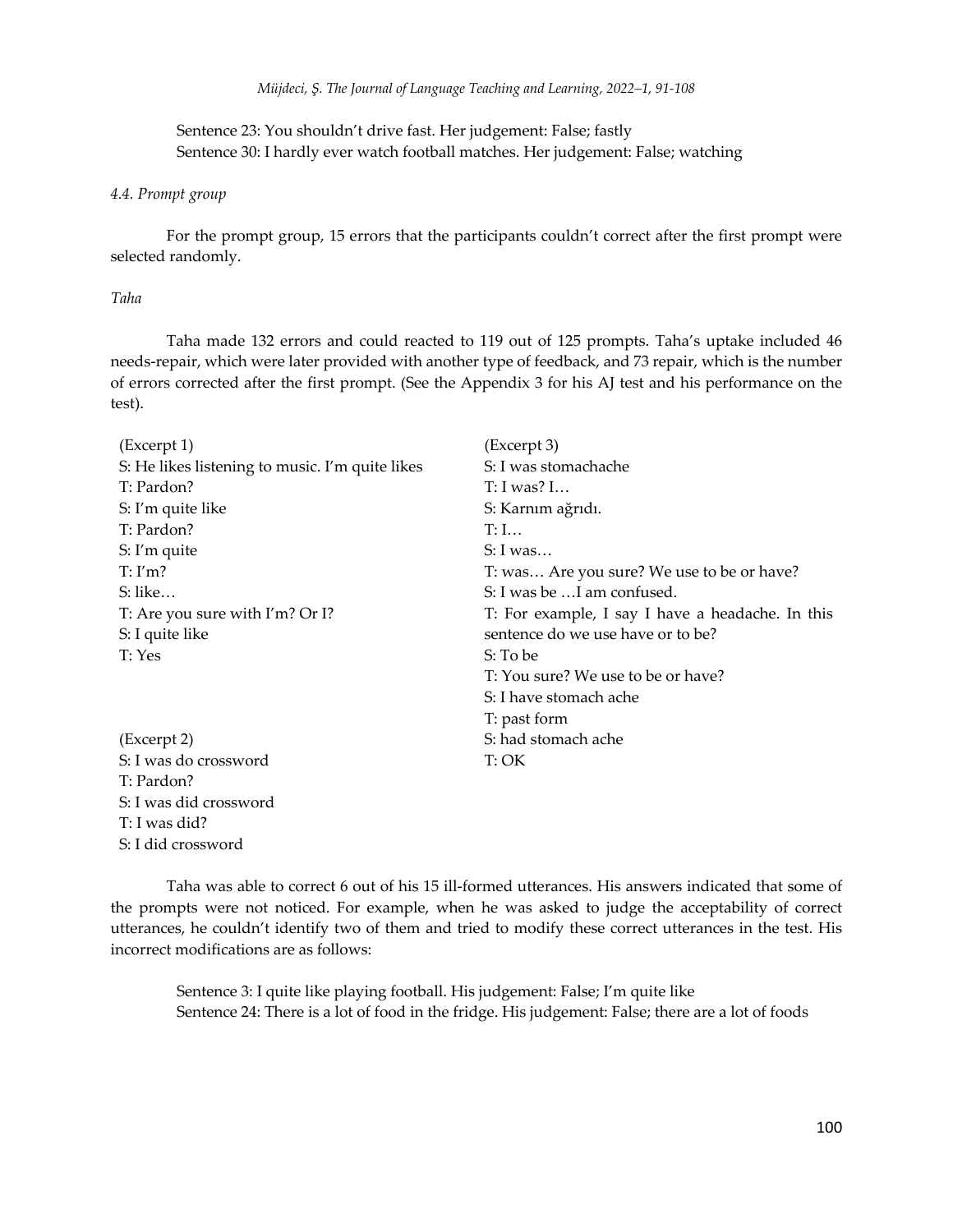#### *Sinem*

Sinem made 80 errors and could react to 66 out of 75 prompts. Sinem's uptake included 21 needsrepair, which were later provided with another type of feeback, and 45 repair, which is the number of errors corrected after the first prompt (See Appendix 4 for her AJ test and her performance on the test).

| (Excerpt 1)                   | S: my wallet falled               |
|-------------------------------|-----------------------------------|
|                               | T: falled?                        |
| S: He combs him's hair        | S: My wallet waswerefall          |
| T: Sorry?                     | T: past form. It is irregular     |
| S: He combs him               | S: my wallet falled               |
| T: Be careful                 |                                   |
| S: His hair                   |                                   |
| T: Good.                      | Excerpt 3)                        |
|                               | S: I don't like iron              |
| (Excerpt 2)                   | T: I don't like                   |
| S: my wallet falled           | $S:$                              |
| T: falled?                    | T: after iron we use what? Iron   |
| S: My wallet waswerefall      | S: ironing. I don't like ironing. |
| T: past form. It is irregular | T:OK                              |

Sinem was able to correct 5 out of her 15 ill-formed utterances. Her answers indicated she was not able to notice one correct form. For example, when she was asked to judge the acceptability of correct utterances, she couldn't identify only one of them and tried to modify this correct utterance in the test. Her incorrect modification is as follows:

Sentence 10: I like going outside. Her judgement: False; I like go outside.

**Retention score Noticing score Deniz** 5 15 **Melike** 10 **Taha** 13 **Sinem** 5 14

Table 4. Retention and Noticing Scores in AJ Tests

The scores of the participants in the AJ tests showed that recasts and prompts didn't have differential effects on retention of corrected items when the participants tried to correct their previous errors. This finding contradicts with the assertion of Panova and Lyster (2002) who claimed that certain types of uptake are likely to benefit the development of target language accuracy. Moreover, Mackey, Gass and McDonough (2000) also found that when learners repeated a recast, it was more likely that they have correctly perceived its corrective intention. Similar effects of recasts and prompts on retention appear to indicate that students in the recast group have also perceived the corrective intention of recasts and could correct their erroneous utterances later.

When it comes to noticing, the findings of the current study support the assertion of Lochtman (2002) who claimed that after they are provided with feedback, learners correct or attempt to correct their errors, which leads to the conclusion that learners have actually noticed the feedback. Similarly, Yang and Lyster (2010) stated that corrective feedback is considered effective in promoting noticing and so is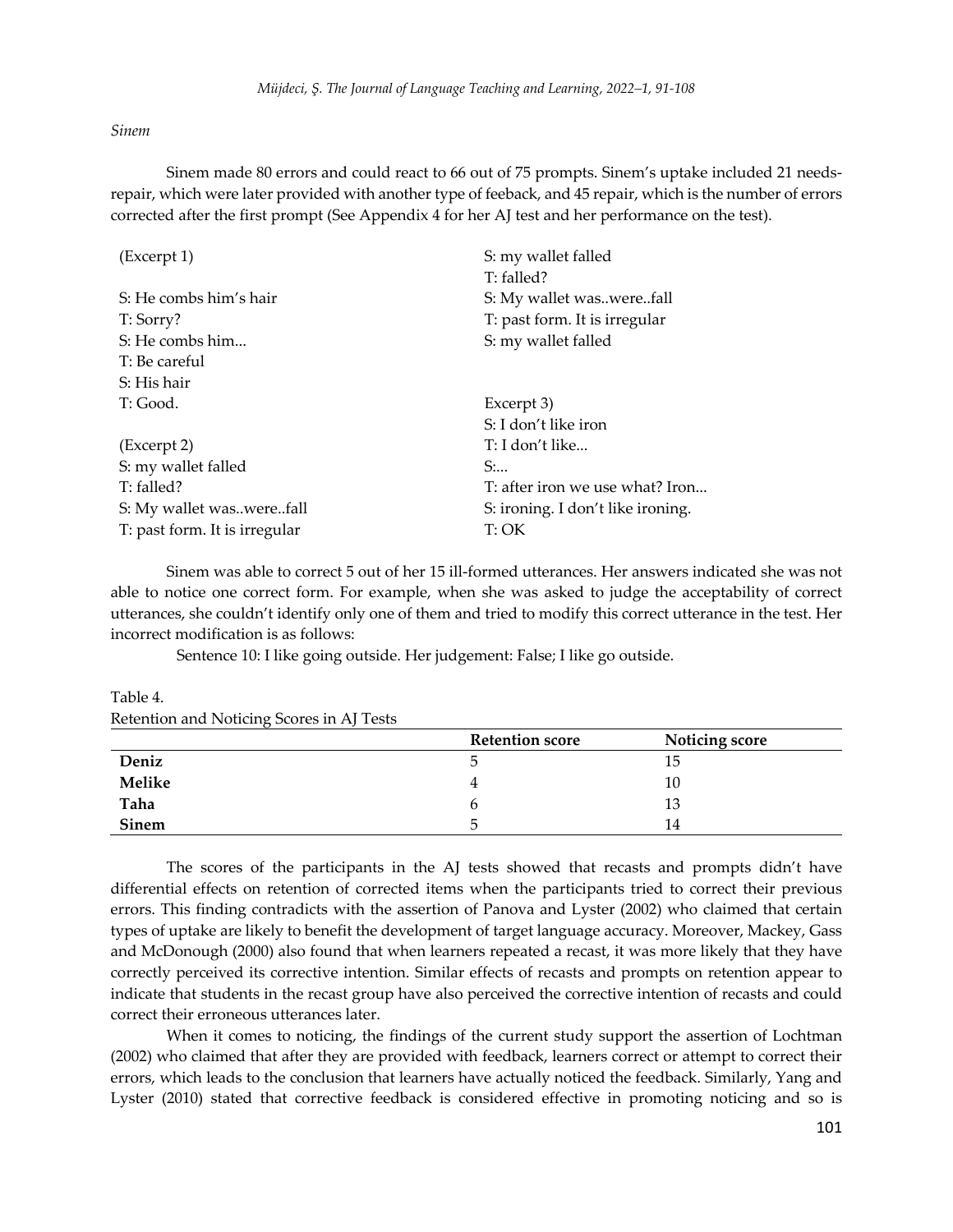conducive to L2 learning. In the same vein, Han (2002) found that recasts could heighten the awareness of what counted as appropriate use. The participants' identification of the correct forms may prove that their noticing of these language items increased thanks to corrective feedback.

On the other hand, the results contradict with the claim of Panova and Lyster (2002) who claimed that immediate learner repair doesn't prove noticing. The findings revealed that corrective feedback enabled learners to identify correct forms although they could not correct their errors. It is likely that linguistic and affective factors affected uptake and retention of the corrected language items in this study as Storch and Wigglesworth (2010), which explored uptake and retention of different types of feedback on L2 writing, suggested.

### **5. Conclusion**

This study set out to investigate the effects of oral corrective feedback (CF) in the form of prompts and recasts. Four A2 level Turkish EFL learners participated in the study. While the teacher provided corrective feedback in the form of recast for two of them, two of the participants received prompts which allowed them to correct their own mistakes. The study lasted about six weeks, including four treatment sessions for each participant and a final session for delayed acceptability judgement tests to check the retention of the corrected language forms.

There were two research questions designed for the study. The first research question of the study was concerned with the distribution of uptake following different types of corrective feedback. The findings of the first research question indicated that learners were able to perceive the corrective nature of the recasts when they are developmentally ready to learn the target form. It was also found that among the prompts, the least likely one to lead to uptake was the repetition while the most likely ones to lead to uptake were clarification request and metalinguistic explanation.

The second research question sought to find out whether recasts and prompts had differential effects on the retention of corrected language items. Results indicated that recasts and prompts didn't affect the retention of corrected items differently when the participants tried to correct their previous errors. However, the participants were able to identify the correct forms in the sentences when they were asked to judge their acceptability. Similar effects of recasts and prompts may indicate that if recasts are made salient and learners were encouraged to repair their ill-formed utterances, recast can prove to be effective for retention.

The primary concern with this study is that it was conducted with a small sample size, limiting the generalizability of the claims. Future studies might gather data from a greater number of participants to enhance the external validity and generalizability. Moreover, additional research can be conducted in order to find out the differential effects of different types of prompts for retention.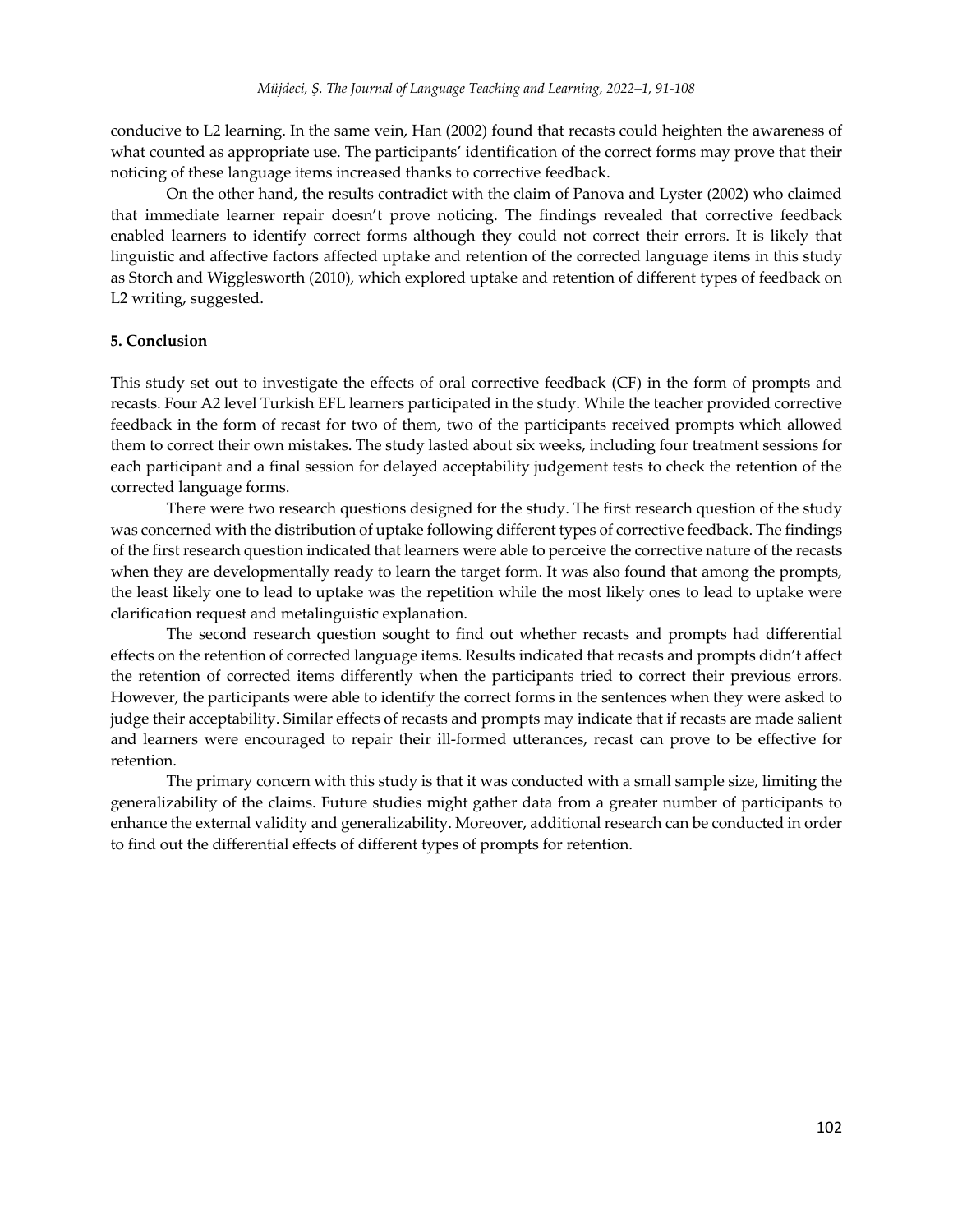#### **References**

- Carroll, S., & Swain, M. (1993). Explicit and implicit negative feedback. Studies in Second Language Acquisition, 15(03), 357-386.
- Council of Europe. Council for Cultural Co-operation. Education Committee. Modern Languages Division. (2001). Common European framework of reference for languages: Learning, teaching, assessment. Cambridge University Press.
- de Bot, K. (1996). The psycholinguistics of the output hypothesis. Language Learning, 46, 529- 555.
- Ellis, R., Loewen, S., & Erlam, R. (2006). Implicit and explicit corrective feedback and the acquisition of L2 grammar. Studies in Second Language Acquisition, 28(02), 339-368.
- Ellis, R. (2009). Corrective feedback and teacher development. L2 Journal, 1(1).
- Ellis, R. (2017). Oral corrective feedback in L2 classrooms: What we know so far. In H. Nassaji & E. Kartchava (eds.), Corrective feedback in second language teaching and learning: Research, theory, applications, implications. New York: Routledge, 3–18.
- Han, Z. (2002). A study of the impact of recasts on tense consistency in L2 output. Tesol Quarterly, 36(4), 543-572.
- Krashen, S. (1981). Second language acquisition and second language learning. Oxford: Pergamon.
- Krashen, S. (1982). Principles and practice in second language acquisition. Oxford: Pergamon.
- Lightbown , P. M. , & Spada , N. ( 1990 ). Focus-on-form and corrective feedback in communicative language teaching: Effects on second language learning. Studies in Second Language Acquisition, 12 , 429 – 448 .
- Lochtman, K. (2002). Oral corrective feedback in the foreign language classroom: how it affects interaction in analytic foreign language teaching. International Journal of Educational Research, 37, 271-283.
- Loewen, S. (2012). The role of feedback. In S. M. Gass & A. Mackey (eds.), The Routledge handbook of second language acquisition. New York: Routledge, 24–40.
- Loewen, S., & Erlam, R. (2006). Corrective feedback in the chatroom: An experimental study. Computer Assisted Language Learning, 19(1), 1-14.
- Lyster, R. (1998). Negotiation of form, recasts, and explicit correction in relation to error types and learner repair in immersion classrooms. Language Learning, 48(2), 183-218.
- Lyster, R. (2004). Differential effects of prompts and recasts in form-focused instruction. Studies in Second Language Acquisition, 26(03), 399-432.
- Lyster, R., & Ranta, L. (1997). Corrective feedback and learner uptake. Studies in Second Language Acquisition, 19, 37- 66.
- Lyster, R., Saito, K., & Sato, M. (2013). Oral corrective feedback in second language classrooms. Language Teaching, 46(1), 1-40.
- Mackey, A., Gass, S., & McDonough, K. (2000). How do learners perceive interactional feedback? Studies in Second Language Acquisition, 22, 471-497.
- Mackey , A. , & Philp , J. ( 1998 ). Conversational interaction and second language development: Recasts, responses, and red herrings? Modern Language Journal, 82, 338 – 356.
- Naeimi, A., Saeidi, M., & Behnam, B. (2017). Effect of oral corrective feedback on Iranian EFL learners' phonological uptake and retention. International Journal of Foreign Language Teaching and Research, 5(17), 57-75.
- Nassaji, H. (2009). Effects of recasts and elicitations in dyadic interaction and the role of feedback explicitness. Language Learning, 59(2), 411-452.
- Nicholas, H., Lightbown, P. M., & Spada, N. (2001). Recasts as feedback to language learners. Language Learning, 51(4), 719-758.
- Panova, I., & Lyster, R. (2002). Patterns of corrective feedback and uptake in an adult ESL classroom. Tesol Quarterly, 36(4), 573-595.
- Schmidt, R. W. (1990). The role of consciousness in second language learning. Applied Linguistics, 11(2), 129-158.
- Sheen, Y. (2004). Corrective feedback and learner uptake in communicative classrooms across instructional settings. Language Teaching Research, 8(3), 263-300.
- Slimani, A. (1992). Evaluation of classroom interaction. Evaluating Second Language Education, 197-221.
- Storch, N., & Wigglesworth, G. (2010). Learners' processing, uptake and retention of corrective feedback. Studies in Second Language Acquisition, 32, 303–334.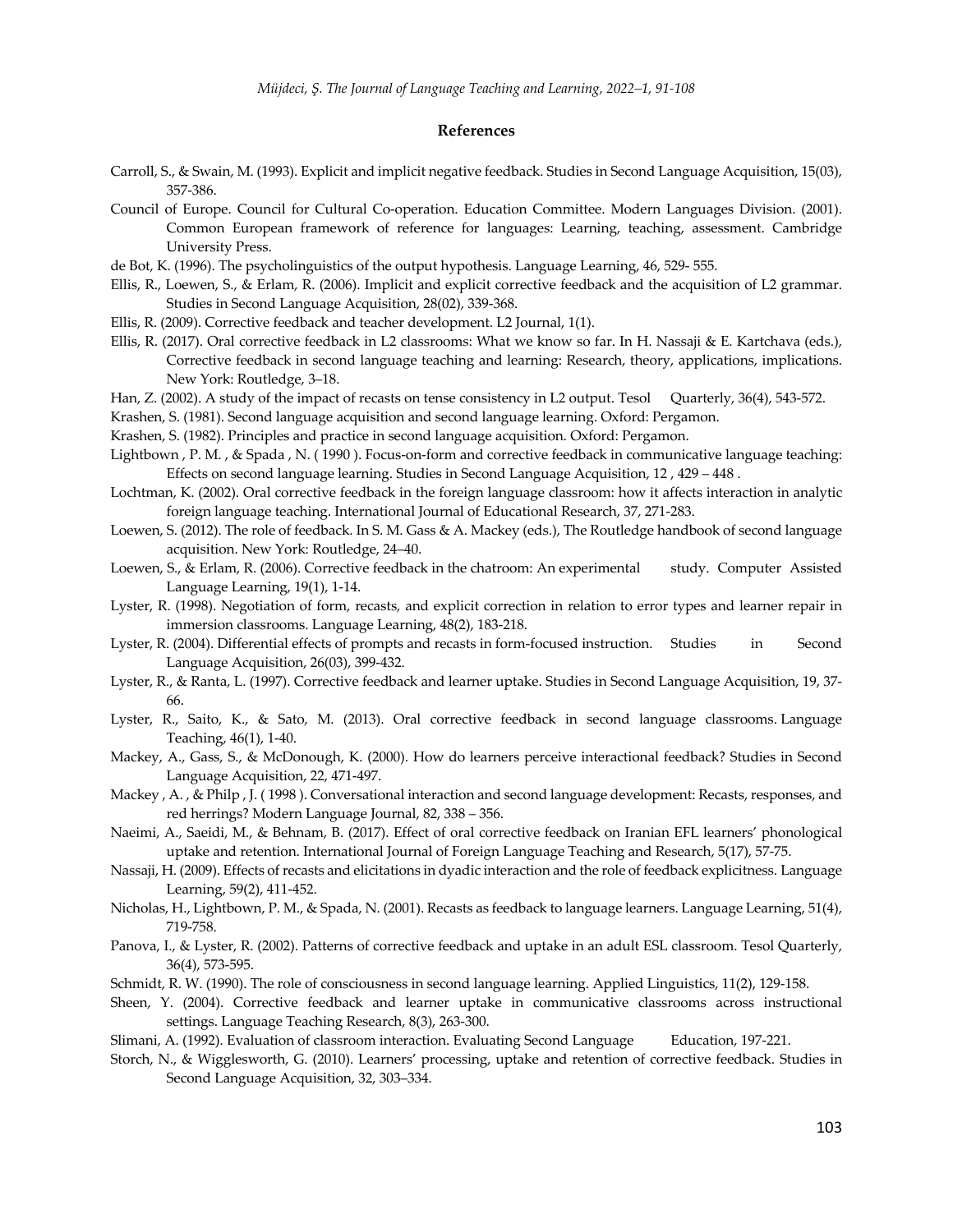- Swain, M. (2000). The output hypothesis and beyond: Mediating acquisition through collaborative dialogue. Sociocultural Theory and Second Language Learning, 97, 114.
- Swain, M. (2005). The output hypothesis: Theory and research. In E. Hinkel (Ed.), Handbook on research in second language teaching and learning (pp. 471–483). Mahwah, NJ: Lawrence Erlbaum.
- Yang, Y., & Lyster, R. (2010). Effects of form-focused practice and feedback on Chinese EFL learners' acquisition of regular and irregular past tense forms. Studies in Second Language Acquisition, 32(02), 235-263.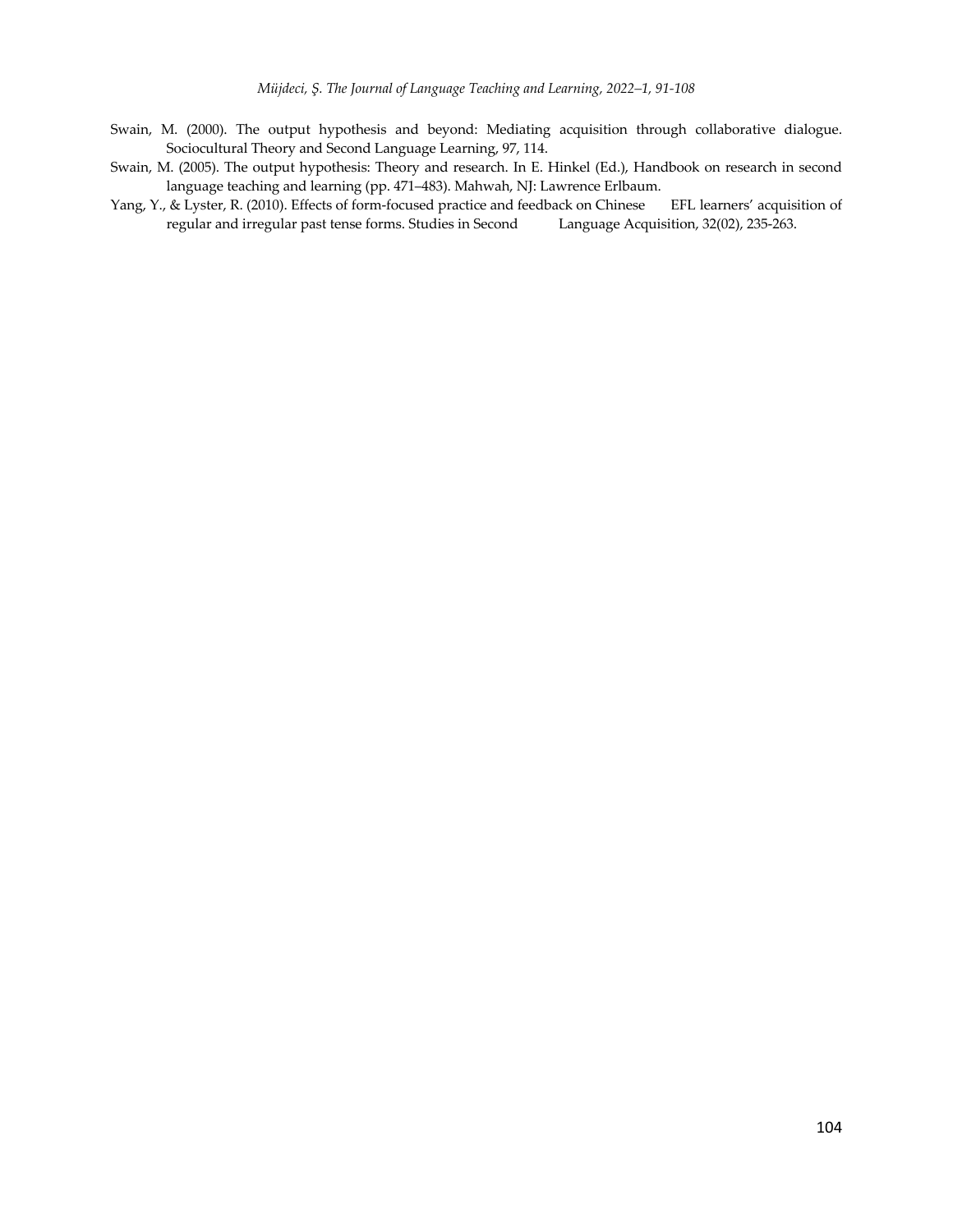| Appendix 1 |  |  |
|------------|--|--|
|------------|--|--|

|                 | Acceptability juugelilelli Test (Delliz)            |                              |
|-----------------|-----------------------------------------------------|------------------------------|
| <b>Sentence</b> |                                                     | Judgement of the participant |
| 1)              | I get up 8 o'clock. *                               | True                         |
| 2)              | He is wake up at 9 o'clock.*                        | False; He wakes up           |
| 3)              | I don't want to go outside now because I tired.*    | True                         |
| 4)              | I get up at 10 o'clock every day. (S1)              | True                         |
| 5)              | He wakes up at 10 a.m. (S2)                         | True                         |
| 6)              | I dislikes collecting stamps.*                      | False; dislike               |
| 7)              | He likes play tennis.*                              | False; playing               |
| 8)              | I dislike going to theatre. (S6)                    | True                         |
| 9)              | He likes playing chess. (S7)                        | <b>True</b>                  |
| 10)             | I'm sorry I can't help you. I am very tired. (S3)   | True                         |
| 11)             | A plane faster than a taxi.*                        | True                         |
| 12)             | A taxi is faster than a bike. (S11)                 | True                         |
| 13)             | My hobbies cooking and listening to music. *        | True                         |
| 14)             | My hobbies are playing chess and volleyball. (S13)  | True                         |
| 15)             | I really happy when I go on holiday. *              | False; I am really happy     |
| 16)             | I have got tall hair. *                             | True                         |
| 17)             | I am happy to see you. (S15)                        | <b>True</b>                  |
| 18)             | She has long hair. (S16)                            | True                         |
| 19)             | I want to eating in a restaurant. *                 | True                         |
| 20)             | She has got too many bag. *                         | True                         |
| 21)             | There are a lot of rubbish in the park. *           | True                         |
| 22)             | They didn't use to wearing uniforms.*               | True                         |
| 23)             | I want to go to Istanbul. (S19)                     | True                         |
| 24)             | There are too many students in the classroom. (S20) | True                         |
| 25)             | There is a lot of rubbish in the park. (S21)        | True                         |
| 26)             | I used to smoke but now I didn't smoke.*            | True                         |
| 27)             | She goes to school because she a student.*          | False; is a student          |
| 28)             | She is a student now. (S27)                         | True                         |
| 29)             | They didn't use to wear uniforms. (S22)             | True                         |
| 30)             | I used to wear glasses but now I don't. (S26)       | True                         |

# **Acceptability Judgement Test (Deniz)**

\*The sentence includes a mistake the learner makes repeatedly.

- Sentences in bold include the correct form of the mistakes the learner makes.

- The numbers following the sentences in bold indicate the sentences that include incorrect form.

**- Retention score:** 5/15 (calculated based on whether the learner corrected the mistakes)

**- Noticing score:** 15/15 (calculated based on whether the learner identified the correct sentences)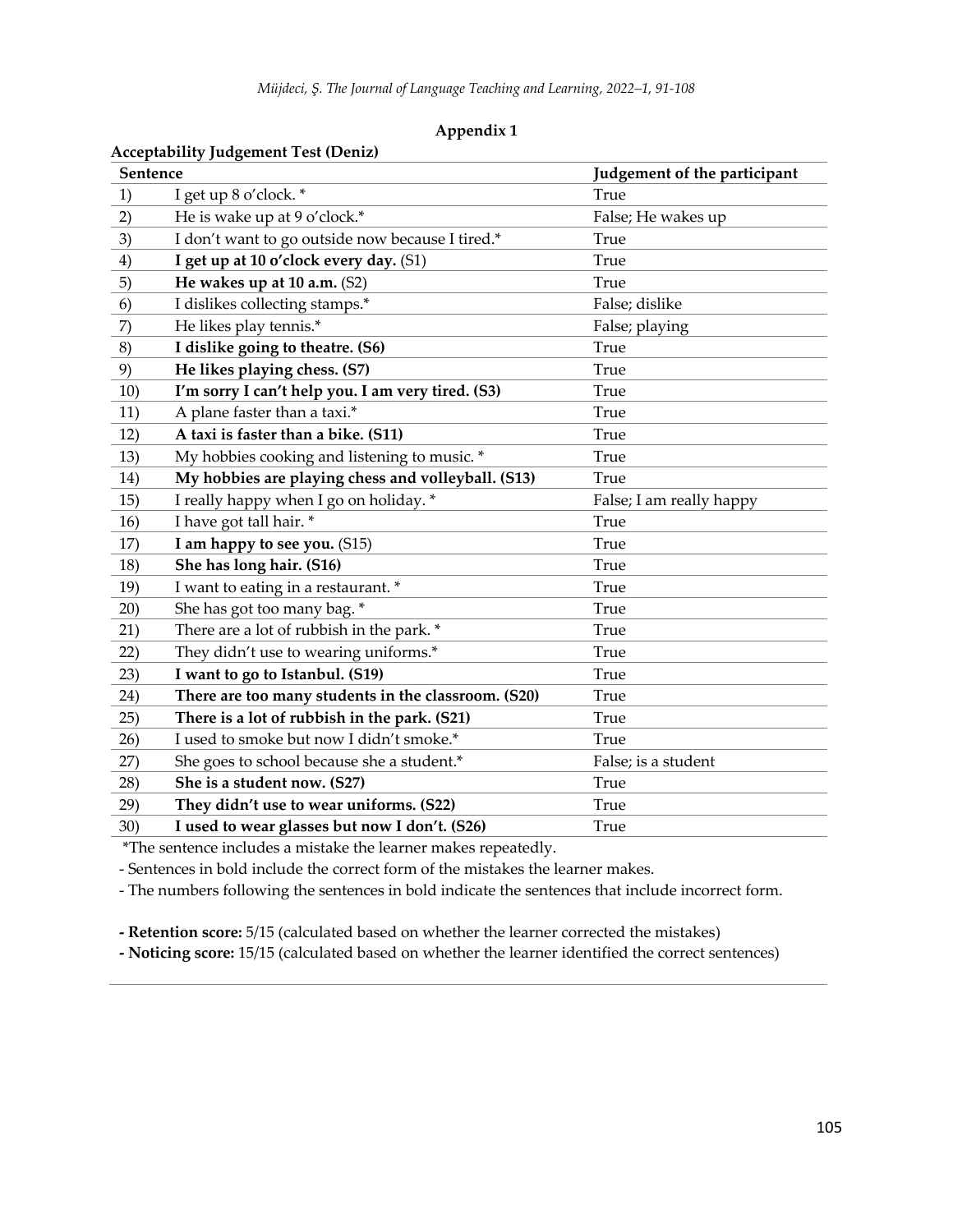### **Appendix 2**

# **Acceptability Judgement Test (Melike)**

| Sentence                                                      | Judgement of the participant |
|---------------------------------------------------------------|------------------------------|
| She got up 6:30 yesterday. *<br>1)                            | False; at                    |
| 2)<br>After the school finish, I meet my friends. *           | True                         |
| He gets up at 8:30 every day. (S1)<br>3)                      | True                         |
| I and my friends go shopping together.*<br>4)                 | True                         |
| A bus is crowder than a taxi. *<br>5)                         | True                         |
| After the school finishes, I go to dormitory. (S2)<br>6       | True                         |
| My friends and I go to cinema after the school. (S4)<br>7)    | True                         |
| A train is slowlier than a taxi. *<br>8)                      | True                         |
| I am going to play tennis when the course finished.*<br>9)    | True                         |
| I am boring because I have a lot of homework. *<br>10)        | False; bored                 |
| A bus is more crowded than a taxi. (S5)<br>11)                | False; crowder               |
| A train is slower than a taxi. (S8)<br>12)                    | True                         |
| I go to dormitory when the course finishes. (S9)<br>13)       | False; finished              |
| They went to in Bursa on holiday. *<br>14)                    | True                         |
| My boyfriend and I went to Çanakkale. (S14)<br>15)            | True                         |
| He is bored because he has lots of things to do. (S10)<br>16) | True                         |
| While they were going to Bursa, they bored. *<br>17)          | True                         |
| She has got a long hair. *<br>18)                             | F; not a                     |
| I don't have a free time. *<br>19)                            | True                         |
| She drove fastly so she had an accident. *<br>20)             | True                         |
| There are a few hamburger on the table. *<br>21)              | F; hamburgers                |
| While I was going to Çanakkale, I was bored. (S17)<br>22)     | F; I bored                   |
| You shouldn't drive fast. (S20)<br>23)                        | F; fastly                    |
| When I was a child, I had short hair. (S18)<br>24)            | True                         |
| There aren't enough food for us.*<br>25)                      | True                         |
| I hardly ever watching football matches. *<br>26)             | True                         |
| He doesn't have much free time. (S19)<br>27)                  | True                         |
| There isn't enough food for us. (S25)<br>28)                  | True                         |
| There are a few apples on the table. (S21)<br>29)             | True                         |
| I hardly ever watch football matches. (S26)<br>30)            | F; watching                  |

\*The sentence includes a mistake the learner makes repeatedly.

- Sentences in bold include the correct form of the mistakes the learner makes.

- The numbers following the sentences in bold indicate the sentences that include incorrect form.

**- Retention score:** 4/15 (calculated based on whether the learner corrected the mistakes)

**- Noticing score:** 10/15 (calculated based on whether the learner identified the correct sentences)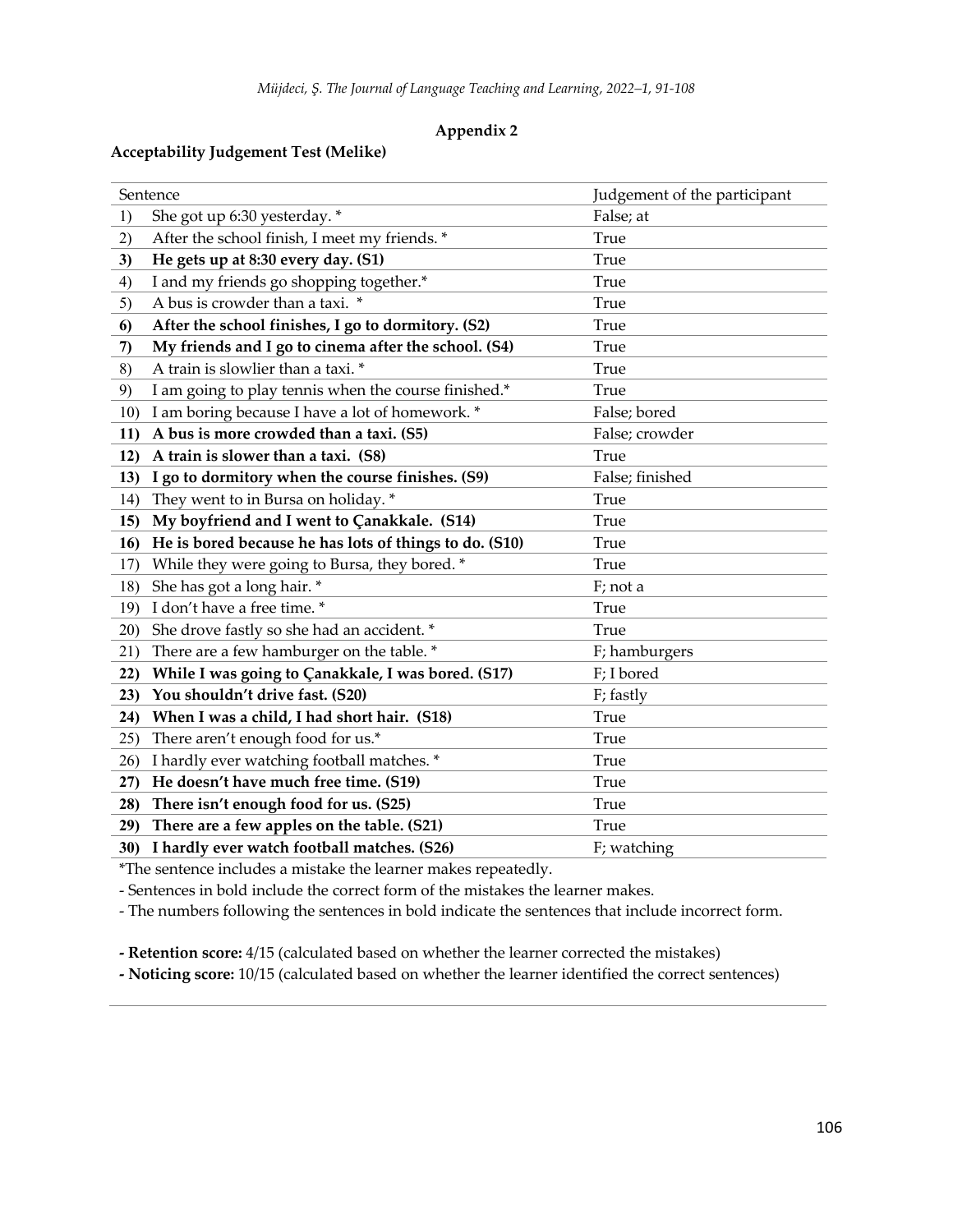# **Appendix 3**

# **Acceptability Judgement Test (Taha)**

|     | Sentence                                                    | Judgement of the participant    |
|-----|-------------------------------------------------------------|---------------------------------|
| 1)  | He likes go to the theatre.*                                | True                            |
| 2)  | I'm quite like listening to music. *                        | True                            |
| 3)  | I quite like playing football. (S2)                         | False; I'm quite like           |
| 4)  | She likes listening to music. (S1)                          | True                            |
| 5)  | A taxi more expensive than a bus.*                          | False; is                       |
| 6   | A taxi is more comfortable than a bus. (S5)                 | True                            |
| 7)  | I used to play the chess.*                                  | True                            |
| 8)  | I was do crosswords when I was a child.*                    | False; did                      |
| 9)  | He did his homework. (S8)                                   | True                            |
| 10) | The book is very excited. *                                 | False; exciting                 |
| 11) | The film was very exciting. (S10)                           | True                            |
| 12) | His boss fired his. *                                       | True                            |
| 13) | I went to the Mersin by car. *                              | False; to Mersin                |
| 14) | I don't want to see him. (S12)                              | True                            |
| 15) | We swimmed in the pool. *                                   | True                            |
| 16) | He swam in the pool. (S15)                                  | True                            |
| 17) | I went to Mersin by coach. (S13)                            | True                            |
| 18) | I like playing chess. (S7)                                  | True                            |
| 19) | When I tired, I don't want to cook. *                       | False; was                      |
| 20) | There are a lot of monkey. *                                | False; monkeys                  |
| 21) | There are a lot of food. *                                  | False; foods                    |
| 22) | I am very tired now. (S19)                                  | True                            |
| 23) | There are a lot of chairs. (S20)                            | True                            |
| 24) | There is a lot of food in the fridge. (S21)                 | False; there are a lot of foods |
| 25) | I used to smoke but I was give up smoking. *                | True                            |
| 26) | I ate too much ice-cream yesterday so I was stomach ache. * | True                            |
| 27) | I gave up smoking. (S25)                                    | True                            |
| 28) | My best friend name is Samet. *                             | False; best friend's            |
| 29) | She had stomach ache. (S26)                                 | True                            |
| 30) | His best friend's name is Ahmet. (S28)                      | True                            |

\*The sentence includes a mistake the learner makes repeatedly.

- Sentences in bold include the correct form of the mistakes the learner makes.

- The numbers following the sentences in bold indicate the sentences that include incorrect form.

**- Retention score:** 6/15 (calculated based on whether the learner corrected the mistakes)

**- Noticing score:** 13/15 (calculated based on whether the learner identified the correct sentences)